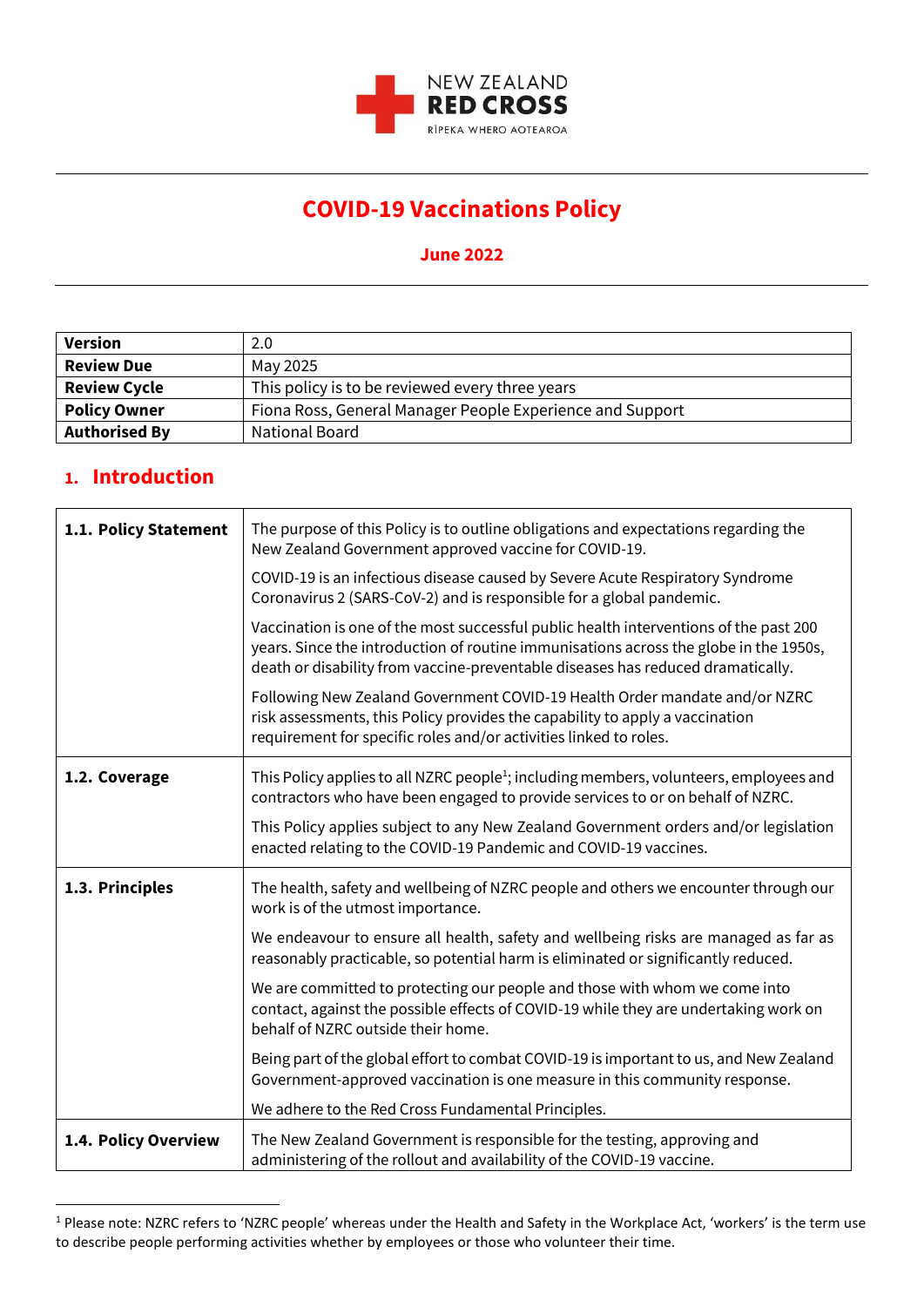$\mathsf{r}$ 

|                                                                                | To keep NZRC people safe, where risk assessments of roles in relation to COVID-19<br>indicate high risk, or the risk cannot be sufficiently mitigated by other risk control<br>measures, the organisation can require specific roles to be fully vaccinated when<br>undertaking activities for NZRC outside of their home. This could include requiring<br>vaccination for some duties associated with roles, such as international travel, and<br>this would also be dependent on a risk assessment.<br>Over time it is expected the risk environment will change. This may influence the<br>requirement for vaccines for some roles. |
|--------------------------------------------------------------------------------|----------------------------------------------------------------------------------------------------------------------------------------------------------------------------------------------------------------------------------------------------------------------------------------------------------------------------------------------------------------------------------------------------------------------------------------------------------------------------------------------------------------------------------------------------------------------------------------------------------------------------------------|
| 1.5. Related Policies,<br>Legislation,<br><b>Guidelines or</b><br><b>Forms</b> | Ministry of Health website<br>NZ COVID-19 Website<br><b>NZRC Privacy Policy</b>                                                                                                                                                                                                                                                                                                                                                                                                                                                                                                                                                        |

## **2. Provisions and Procedures**

| 2.1 Providing proof<br>of vaccination             | If required to vaccinate due to a role or activity risk assessment, NZRC people must<br>provide NZRC with satisfactory proof of vaccination. Proof of vaccination may include<br>any form of New Zealand Government-recognised official record.                                                                                                                                                                                                                                                                                                                                     |
|---------------------------------------------------|-------------------------------------------------------------------------------------------------------------------------------------------------------------------------------------------------------------------------------------------------------------------------------------------------------------------------------------------------------------------------------------------------------------------------------------------------------------------------------------------------------------------------------------------------------------------------------------|
|                                                   | NZRC recruitment processes, for employees or people volunteering their time to<br>perform such roles, will include requests for COVID-19 vaccination disclosure. People<br>will be advised that the disclosure is voluntary and that their agreement or refusal to<br>disclose will not be taken into consideration during the assessment of whether or not<br>to recruit. NZRC is committed to not discriminating on the grounds of vaccination<br>status                                                                                                                          |
|                                                   | The information will be requested to support future preparation for any changes to<br>COVID-19, where risks to employees, members and those who volunteer their time may<br>increase. Due to the considerable time, and high level of administration required<br>collect vaccination data, providing proof of vaccination at the time of recruitment will<br>ensure that a swift response can be made to any change in risk level. As NZRC is<br>working with vulnerable people as part of its core business, this level of agility in<br>response to risk is considered essential. |
|                                                   | When discussing the request to disclose vaccination status, NZRC people will be<br>informed of the reasons why it is being collected, and how their personal information is<br>protected, as outlined in Clause 2.8.                                                                                                                                                                                                                                                                                                                                                                |
| 2.2 Grounds for<br>implementing<br>this Policy    | NZRC will comply with the New Zealand Government's Public Health Orders; and NZRC<br>will undertake Health and Safety risk assessments of roles and activities in accordance<br>with the Health and Safety at Work Act 2015.                                                                                                                                                                                                                                                                                                                                                        |
| 2.3 Health and Safety<br><b>Risk Assessment</b>   | NZRC will undertake health and safety risk assessments. These assessments will be<br>based on health and safety risks identified by NZRC as well as any key health and safety<br>questions identified by relevant Government agencies (for example, WorkSafe).                                                                                                                                                                                                                                                                                                                      |
| 2.4 Unvaccinated<br>persons or<br>electing not to | Any NZRC person is entitled to choose to not receive a COVID-19 vaccination or not<br>to provide proof of receiving a vaccination. However, their ability to work within<br>that role may be impacted.                                                                                                                                                                                                                                                                                                                                                                              |
| provide proof of<br>vaccination                   | Where an unvaccinated NZRC person (including people who have declined to share their<br>vaccination status with NZRC) is working within a role or activity, where vaccination is                                                                                                                                                                                                                                                                                                                                                                                                    |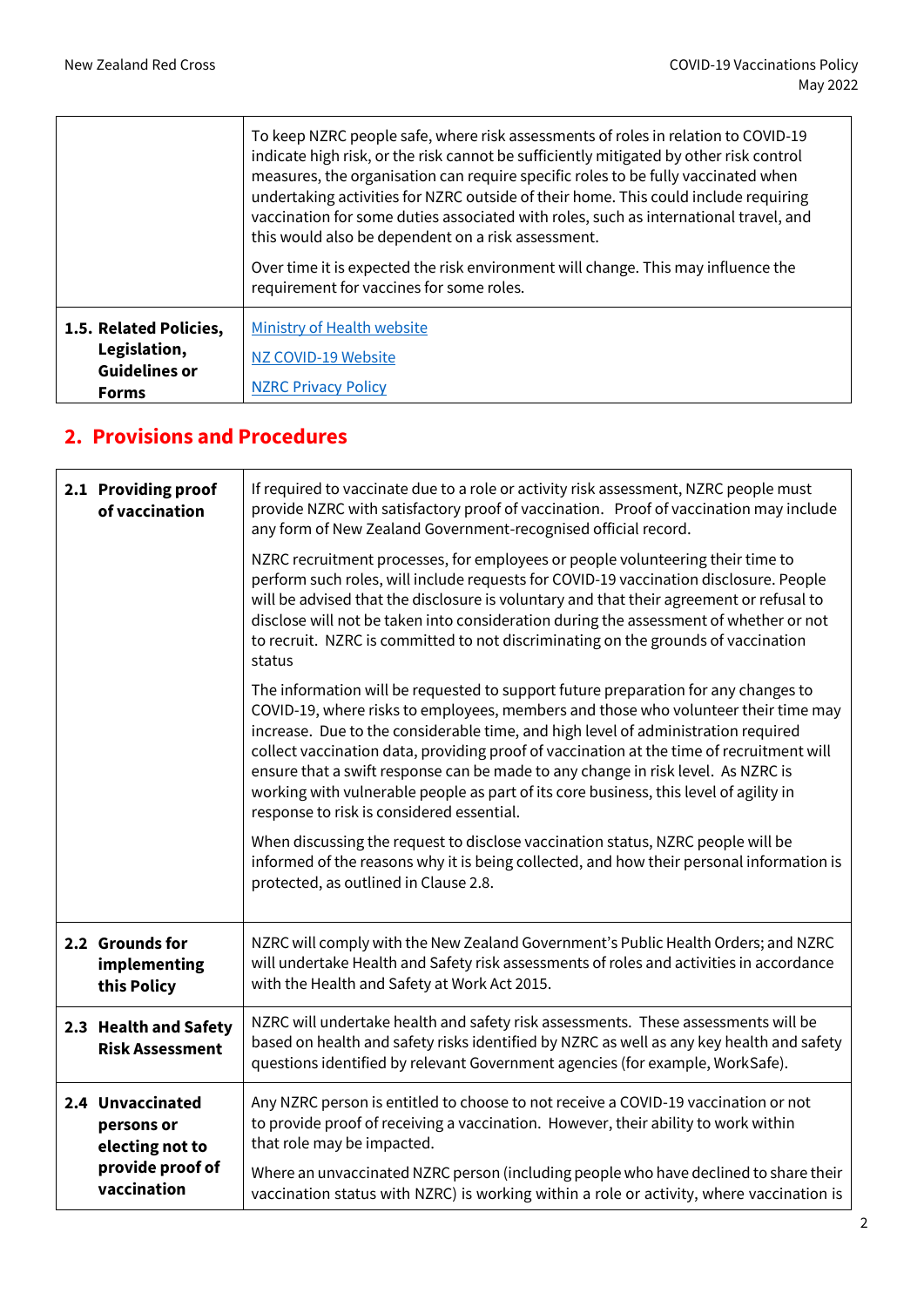|                                                                                      | required, they will not be entitled to engage in public or client related activities until they<br>are fully vaccinated in accordance with the requirements of this Policy (subject to the<br>exceptions outlined in section 1.10).                                                                                                                                                                                                                                                                                                                                                                                                                                                                                                                                                                                                                                                                                                                                              |
|--------------------------------------------------------------------------------------|----------------------------------------------------------------------------------------------------------------------------------------------------------------------------------------------------------------------------------------------------------------------------------------------------------------------------------------------------------------------------------------------------------------------------------------------------------------------------------------------------------------------------------------------------------------------------------------------------------------------------------------------------------------------------------------------------------------------------------------------------------------------------------------------------------------------------------------------------------------------------------------------------------------------------------------------------------------------------------|
|                                                                                      | Where possible and practical, NZRC will still support unvaccinated people to continue<br>to perform their roles remotely. Such an arrangement will be reviewed regularly to<br>ensure it is meeting the needs of both parties.                                                                                                                                                                                                                                                                                                                                                                                                                                                                                                                                                                                                                                                                                                                                                   |
|                                                                                      | Where it is impractical for an unvaccinated person to perform their role remotely, and/or<br>if it is necessary for an unvaccinated person to engage in public or client related activities<br>or attend our offices to discharge their responsibilities, NZRC will consult with the<br>person about how to manage this. As part of this consultation, NZRC may give<br>consideration to alternative work arrangements including:<br>Possible modifications to the person's role including, but not limited to reduced<br>or alternative duties; and<br>Redeploying the person into an alternative role which can be performed<br>$\bullet$<br>remotely.<br>If an alternative work arrangement cannot be identified, is impractical to implement, or<br>is not agreed to by the person concerned, NZRC may consider termination of the NZRC<br>person's engagement or employment as a last resort, and/or members and/or those that<br>volunteer their time could be stood down. |
| 2.5 Exceptions for<br>persons who are<br>unable to be<br>vaccinated for<br>protected | NZRC recognises that some people are unable to be vaccinated for reasons which are<br>protected by the Human Rights Act 1993. An example of this may include where a<br>person is unable to be vaccinated due to religious grounds. NZRC also recognises that<br>some people may have medical exemptions issued by the Government, such as due to<br>a diagnosed health condition.                                                                                                                                                                                                                                                                                                                                                                                                                                                                                                                                                                                               |
| reasons                                                                              | NZRC will, upon request, consider exceptions and medical exemptions for people who<br>are unable to be vaccinated due to a protected reason, and who need to engage in an<br>activity which would otherwise be restricted by this Policy.                                                                                                                                                                                                                                                                                                                                                                                                                                                                                                                                                                                                                                                                                                                                        |
|                                                                                      | Exception requests need to be made in writing to covidresponse@redcross.org.nz.                                                                                                                                                                                                                                                                                                                                                                                                                                                                                                                                                                                                                                                                                                                                                                                                                                                                                                  |
|                                                                                      | When making a request, the person will need to explain why they are unable to be<br>vaccinated and provide adequate supporting evidence. By way of example, for a<br>medical exception to be considered the NZRC person will need to provide a medical<br>certificate from a suitably qualified health practitioner who determines (in the course<br>of examining the person) the NZRC person meets the clinical criteria as outlined by the<br>Ministry of Health for a medical exemption and it would be inappropriate for that<br>person to be vaccinated.                                                                                                                                                                                                                                                                                                                                                                                                                    |
|                                                                                      | An exception will only be granted if NZRC is satisfied that:                                                                                                                                                                                                                                                                                                                                                                                                                                                                                                                                                                                                                                                                                                                                                                                                                                                                                                                     |
|                                                                                      | The person's reason for not being vaccinated is supported by adequate<br>evidence and is protected under the Human Rights Act 1993; and<br>It is reasonably practicable to implement any additional safety or control<br>measures which would be required if the exception is granted; and<br>Granting the exception will not expose the person or other persons to<br>unacceptable risk; and<br>Any accommodation or changes required to accommodate the person do not<br>unreasonably disrupt NZRC's activities, nor incur unreasonable costs.                                                                                                                                                                                                                                                                                                                                                                                                                                 |
| 2.6 Contractors and<br>suppliers working<br>in NZRC premises                         | Consistent with the intent of this Policy, if deemed relevant for a role or activity,<br>contractors and suppliers coming to work at any New Zealand Red Cross premises                                                                                                                                                                                                                                                                                                                                                                                                                                                                                                                                                                                                                                                                                                                                                                                                          |